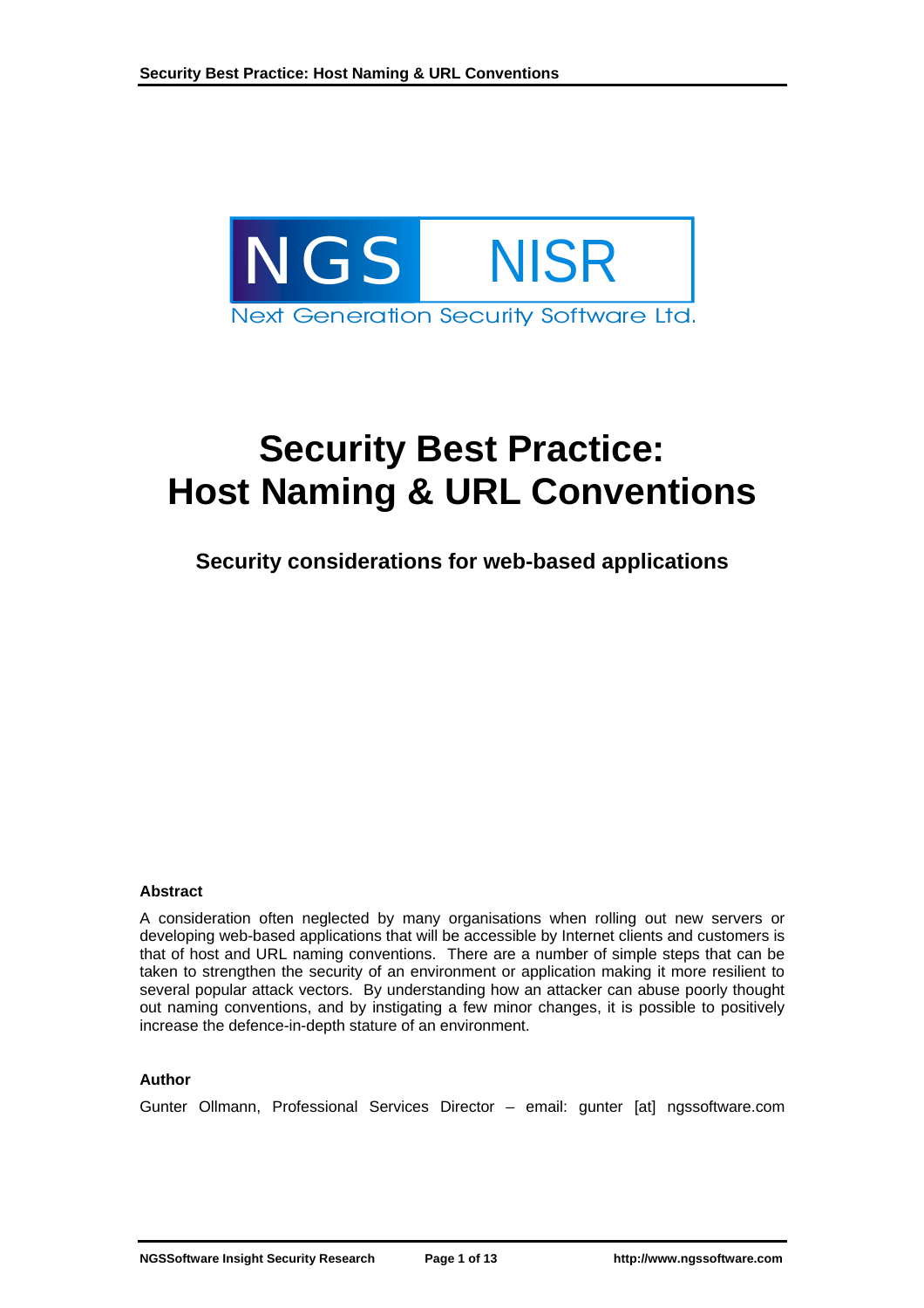|            |        | Security Best Practice: Host Naming & URL Conventions 1 |    |
|------------|--------|---------------------------------------------------------|----|
| Section 1: |        |                                                         |    |
| Section 2: |        |                                                         |    |
|            | 2.1    |                                                         |    |
|            | 2.2.   |                                                         |    |
|            | 2.2.1  |                                                         |    |
|            | 2.2.2. |                                                         |    |
| Section 3: |        | <b>Best Practices.</b>                                  |    |
|            | 3.1.   |                                                         |    |
|            | 3.1.1. |                                                         |    |
|            | 3.1.2. |                                                         |    |
|            | 3.1.3. |                                                         |    |
|            | 3.1.4. |                                                         |    |
|            | 3.1.5. |                                                         |    |
|            | 3.2.   |                                                         |    |
|            | 3.2.1. |                                                         |    |
|            | 3.2.2. |                                                         |    |
|            | 3.2.3. |                                                         |    |
|            | 3.3.   |                                                         |    |
|            | 3.4.   |                                                         |    |
| Section 4: |        |                                                         |    |
|            | 4.1.   |                                                         | 13 |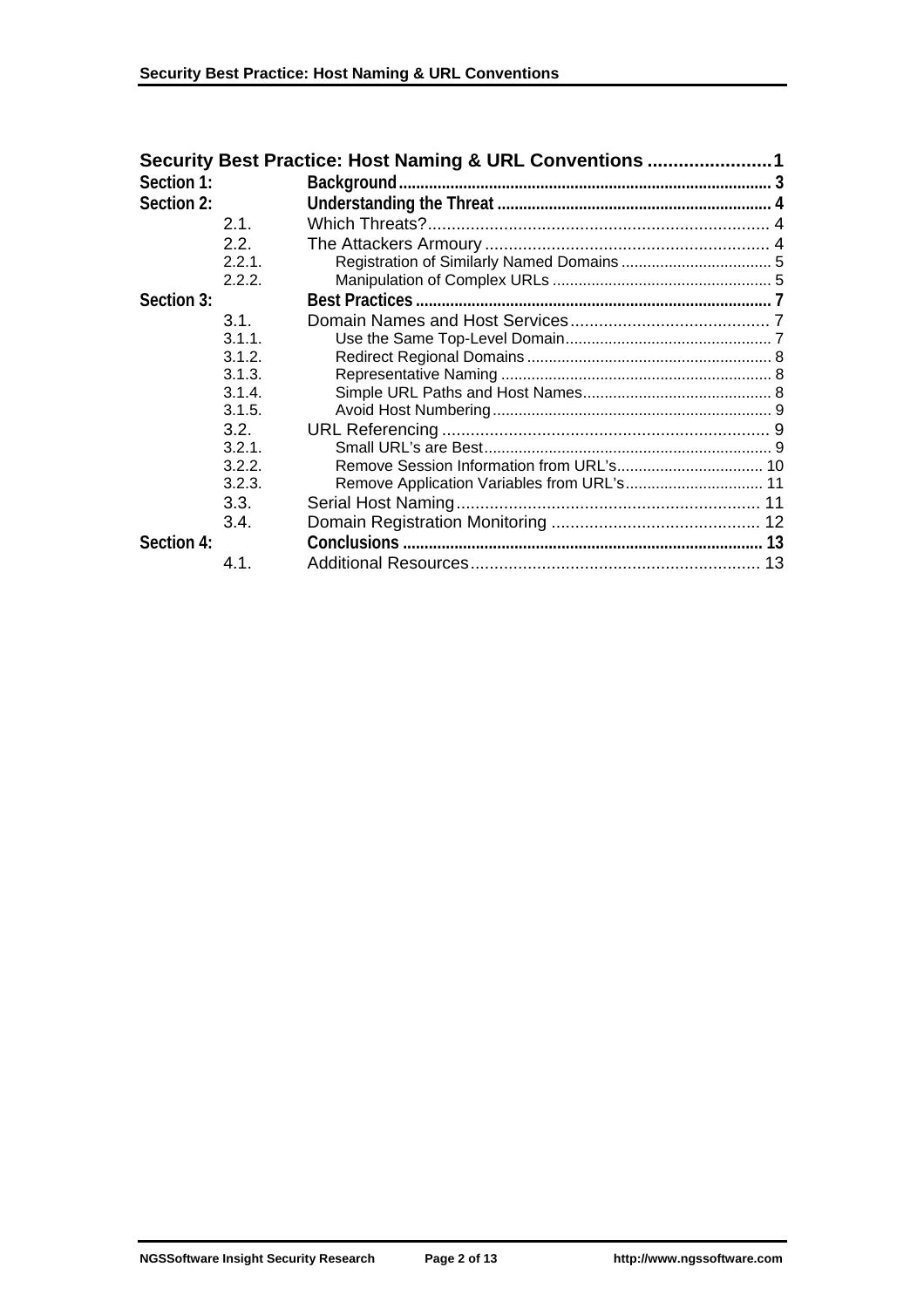# Section 1: **Background**

From an attacker's perspective, the method by which an organisation names their Internet visible hosts or references web-application URL's can often be abused to make for a more successful attack. Due to a lack of insight or understanding of current attack vectors, many organisations are failing to follow best security practices in their host naming and linking conventions – thereby unwittingly aiding their attackers.

In the last 5 years, organisations have seen a phenomenal year-on-year increase in the number and sophistication of the vectors used by malicious attackers to target their customers or clients. Ranging from social engineering through to URL obfuscation and domain hijacking, attackers are abusing poorly thought out and implemented host naming and URL referencing conventions. For example, attacks such as Phishing often make use of confusing host names to dupe customers by directing them to web applications designed to impersonate a legitimate site – once the customer hits the fake site their authentication credentials are recorded for later use in financial fraud or identity theft.

In addition, many organisations who have developed web-based applications to service the requirements of their customers have given negligible thought to the increasing sophistication and length of URL's being used, and how confusing these can be to their customers. Consequently, it has become easier for attackers to disquise their attack within a URL – making it increasingly difficult for customers or third-party tools to detect any embedded malicious payloads.

By following a few simple best practices, organisations can easily strengthen the security of their environments against many of these attacks and make it much more difficult for an attacker to confuse customers or clients.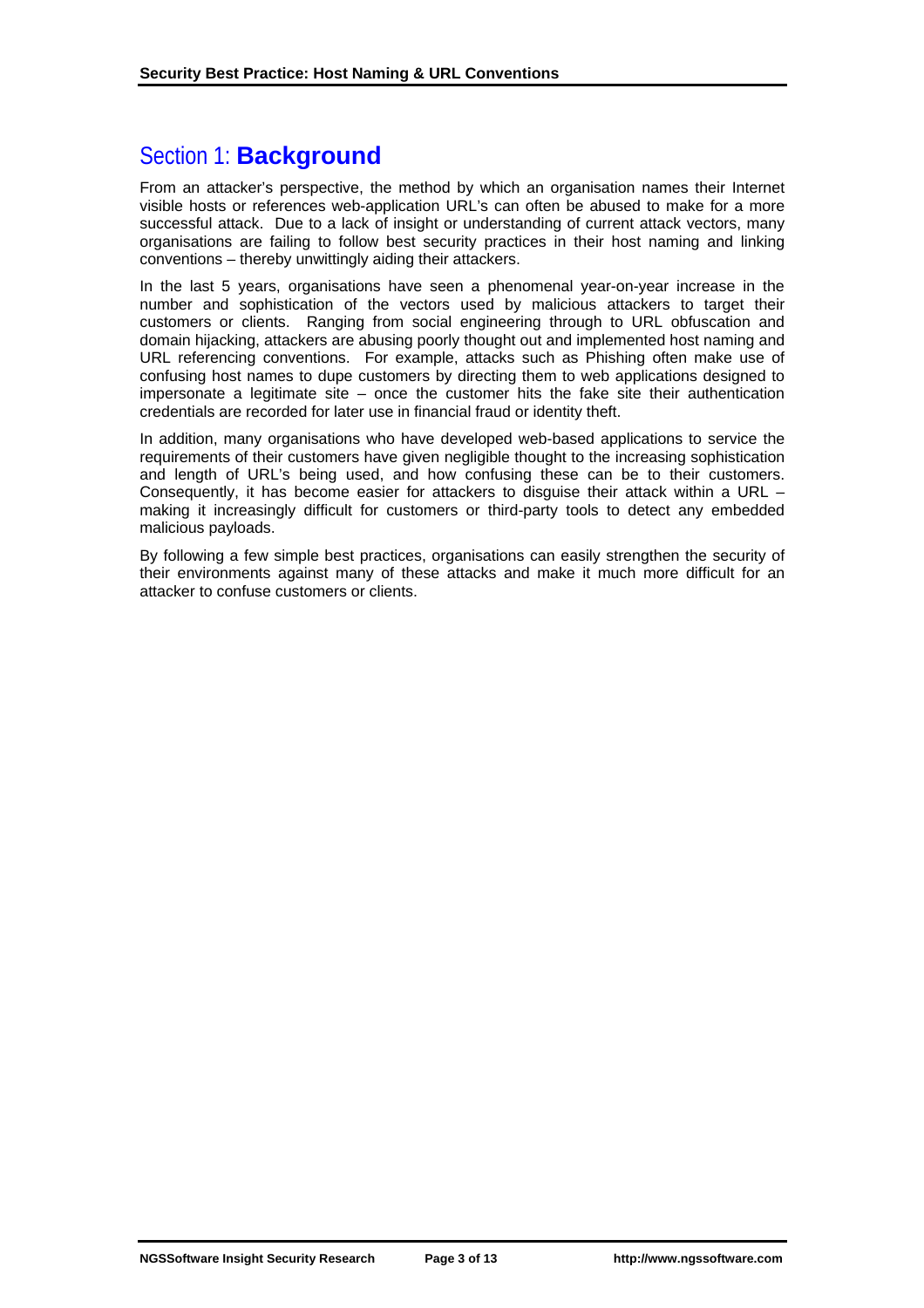# Section 2: **Understanding the Threat**

Attackers have an ever increasing number of vectors in which they can manipulate poorly thought-out and implemented online services. The consequences of this ranges from the erosion of customer confidence in the online offering, through to the manipulation and eventual compromise of the hosting environment.

To understand the necessity of improving the processes in which an organisation selects host names for their Internet services or references URL's within a web-based application, a study of key threats and the attack vectors that abuse them is required. This section focuses upon the techniques currently used by attackers to construct their attack.

# **2.1. Which Threats?**

Depending upon an attacker's motivation and the sophistication of the online service, there are a large number of threats which an organisation may be exposed to. However, by focusing upon the threats that can make use of poorly implemented host naming procedures or web-application URL referencing, the number becomes more manageable.

Threats that traditionally make use of poor host naming and URL referencing include:

- Phishing use of an electronic message (e.g. email, web banner advertising, instant messaging) to socially engineer a customer into following a disguised or obfuscated URL. The URL leads to a host controlled by the attacker in which they seek to harvest customer authentication details. See "The Phishing Guide" by the author for a comprehensive analysis of this threat.
- Cross-site Scripting manipulation of a web-application's URL designed to cause an attackers code (hosted at an alternative site) to be executed within the customers web-browser. The attacker may choose to inject malicious content with the purpose of discrediting an organisation, or seek to actually compromise the customer's host.
- Preset Session Hijacking the hijacking of a customer's interactive session after they have authenticated themselves using a SessionID specified by an attacker within an insecure URL. The attacker subsequently gains interactive access to the logged in session and may carryout application functions as if they were the real customer.
- 'Bot-Net Building similar to Phishing however, the attacker's purpose is to compromise the customers host and install a remotely controllable agent rather than merely harvest authentication details. Depending upon the nature of the 'bot installed, the attacker may also monitor all network traffic and subsequently capture customer authentication details used for multiple online services.
- Mistyped Names many customers mistype host names and registered domains. An attacker may register permutations of an organisations domain to capture these mistypes and direct them to an application of their choice. This alternative application may be used to discredit the organisation or seek to impersonate it with the aim of capturing customer authentication details.
- SQL Injection abuse of poor data handling processes that causes an attackers code submitted through a URL to be executed by the applications backend database server. Through this vector, an attacker may choose to steal or corrupt the data contained in the database, or seek to compromise the database host.

# **2.2. The Attackers Armoury**

Most attackers, whether they are malicious users or professional criminals, have a bag of 'tricks' from which they construct their attack. Many common attack vectors initially depend upon the manipulation of the host name and/or application URL to deceive the customer in order to be successful.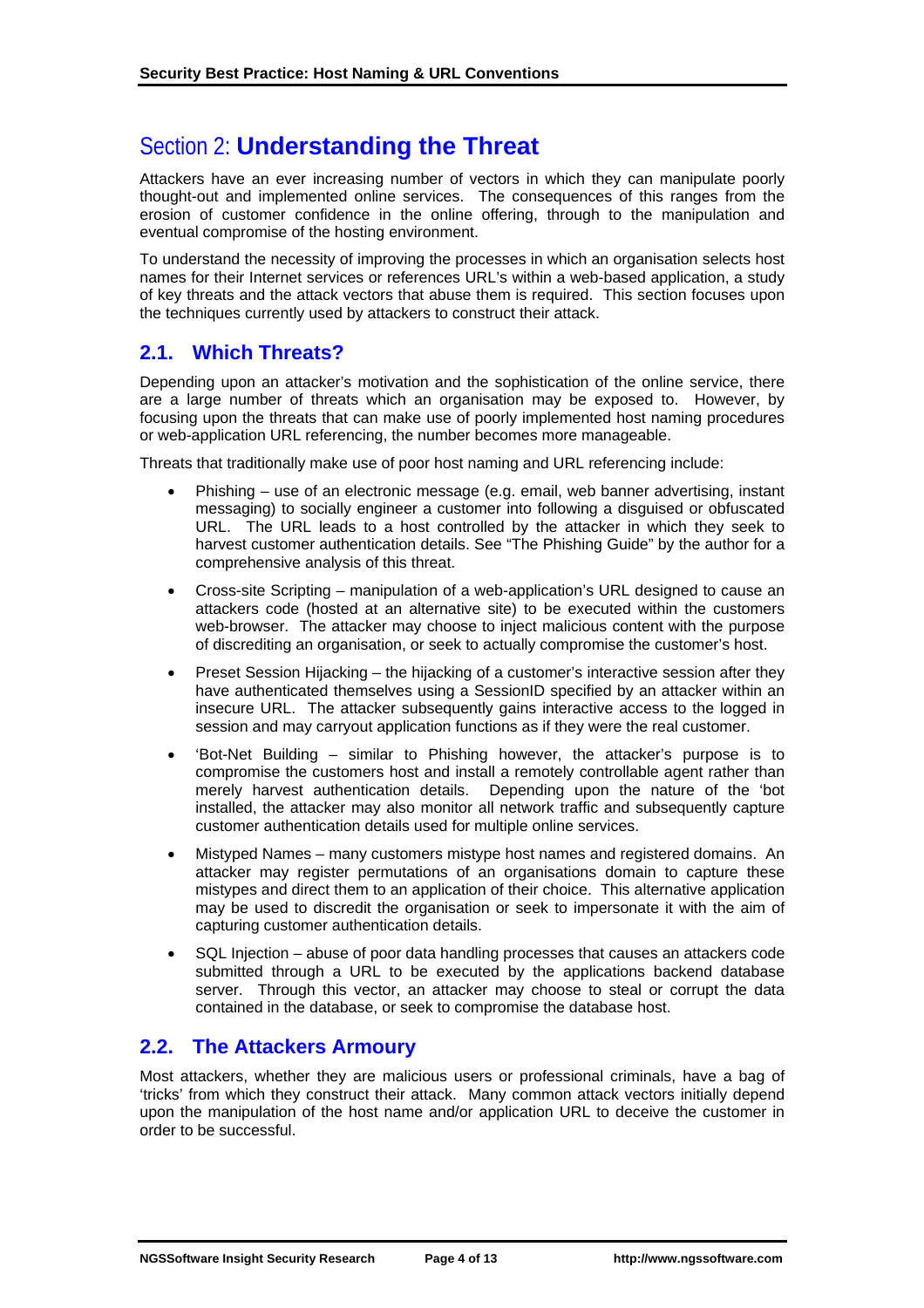To conduct an attack comprised of any of the threats previously discussed, the attacker has a finite pool of techniques and vectors that he can use. The most important and successful techniques are:

- Registration of similarly named domains
- Manipulation of complex URL's

#### **2.2.1. Registration of Similarly Named Domains**

It is a simple process for an attacker to register a domain name through any international domain registrar. Consequently there are many routes and opportunities for third parties to register domain names that may infringe upon an organisation's trademark or be used to trick customers into believing that they have reached a legitimate host.

To understand the many permutations to this attack vector, let us assume that our example organisation's name is "Global Widgets" and that their normal web-application is available through www.globalwidgets.com. The most common techniques available for this attack include the following.

| <b>Attack Technique</b>              | <b>Example</b>                                                                         |
|--------------------------------------|----------------------------------------------------------------------------------------|
| <b>Hyphenated Names</b>              | http://www.global-widgets.com                                                          |
| <b>Country Specific Registration</b> | http://www.globalwidgets.com.au                                                        |
| Legitimate Possibilities             | http://www.secure-globalwidgets.com                                                    |
| Mixed Wording                        | http://www.widgetglobal.com                                                            |
| Long Host Names                      | http://www.global.widgets.com                                                          |
| Mixed-case Ambiguities               | http://www.giobaiwidgets.com                                                           |
| <b>Common Misspellings</b>           | http://www.globalwidget.com (missing 's')<br>http://www.globallwidgets.com (extra 'l') |

This problem is compounded by the fact that many organisations also register a myriad of top level domains themselves, and then use them inconsistently when interacting with their customers. Due to this, it is almost impossible for a customer to differentiate between a 'new' legitimate domain (and the message using it) and one created by a malicious attacker.

#### **2.2.2. Manipulation of Complex URLs**

Due to poor application development processes and an over-reliance on third-party suite integration tools, organisations increasingly find themselves implementing long and complex URL's in order to provide access to specific components of their online service. Their customers are subsequently barraged with undecipherable URL's and links. Consequently, these customers are unlikely and often unable to identify URL's that may contain an attacker's malicious code.

Injecting malicious code (obfuscated or not) is a trivial process with many such applications and is unlikely to be detected at the time of clicking. As an example of how complex common application's URL can become, consider the following Google search request within a client browser.

| Coogle Search: allinuri: Security Best Practice security "long URL" -obfuscate -filetype: rtf - Mozilla Firefox |  |
|-----------------------------------------------------------------------------------------------------------------|--|
| File Edit View Go Bookmarks Tools Help                                                                          |  |
|                                                                                                                 |  |
| Getting Started <b>by</b> Latest Headlines                                                                      |  |
| Web <u>Images Groups News</u> more »<br>Advanced Search                                                         |  |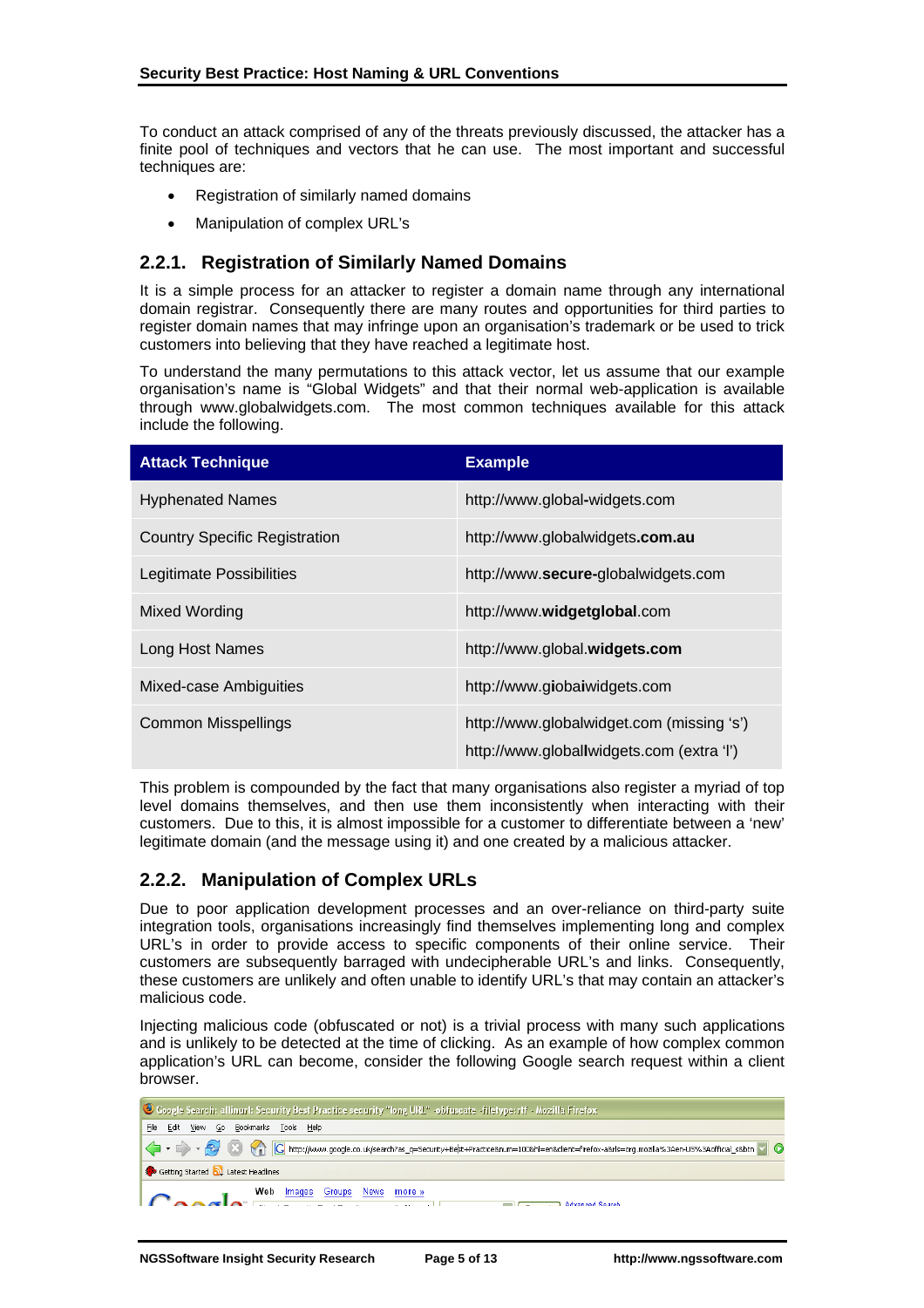http://www.google.co.uk/search?as\_q=Security+Best+Practice&num=100&hl=en&client=firefo x-a&rls=org.mozilla%3Aen-US%3Aofficial\_s&btnG=Google+Search&as\_epq=long+URL&as\_oq=security&as\_eq=obfuscate&lr=l ang\_en&as\_ft=e&as\_filetype=rtf&as\_qdr=y&as\_occt=url&as\_dt=i&as\_sitesearch=&safe=active

Note how much of the URL is not actually visible within the browser window. Applications that make use of similarly long and complex URL's make for excellent attack delivery platforms since much of the payload can be hidden from view.

#### **Session Information**

The use of URL's that contain SessionID information can help an attacker carryout a number of sophisticated attacks – ranging from brute-forcing of access controls through to preset session hijacking. For many poorly constructed applications, if an attacker creates their own unique SessionID and passes the URL on to unsuspecting customers, they may be able to hijack a customer's account after they have successfully authenticated themselves using the attackers SessionID (this attack is commonly referred to as a 'Preset Session Attack').

Consider the following example containing SessionID information (by simply examining the URL below it is clear, to an experienced security expert, that the web application makes use of the BroadVision content delivery platform):



#### **Third-party Shortened URL's**

Due to the length and complexity of many web-based application URLs – combined with the way URL's may be represented and displayed within various email systems (e.g. extra spaces and line feeds may be inadvertently inserted into the URL) – numerous third-party organisations have sprung up offering free services designed to provide shorter and more memorable URL's. The most popular web sites providing this functionality for free are http://smallurl.com and http://tinyurl.com.

An organisation that constantly uses very long or complex URL's will often find that customers expect not to understand a URL provided to them in any electronic communication. Subsequently,, the attacker can abuse this "trust" through a combination of social engineering and deliberately broken long or incorrect URL's, to cause the customer to follow a shortened URL. This short URL would be supplied by a third-party site and is used to obfuscate the true destination.

For example, a customer may be used to following complex links such as:

https://privatebanking.mybank.com/privatebanking/ebankver2/secure/customer support.aspx?messageID=3324341&Sess=asp04&passwordvalidate=true&changepassword=true

The attacker could easily create a fake web site at a URL such as http://www.attackersite.com/fake/mybank/support and register it as http://tinyurl.com/4outd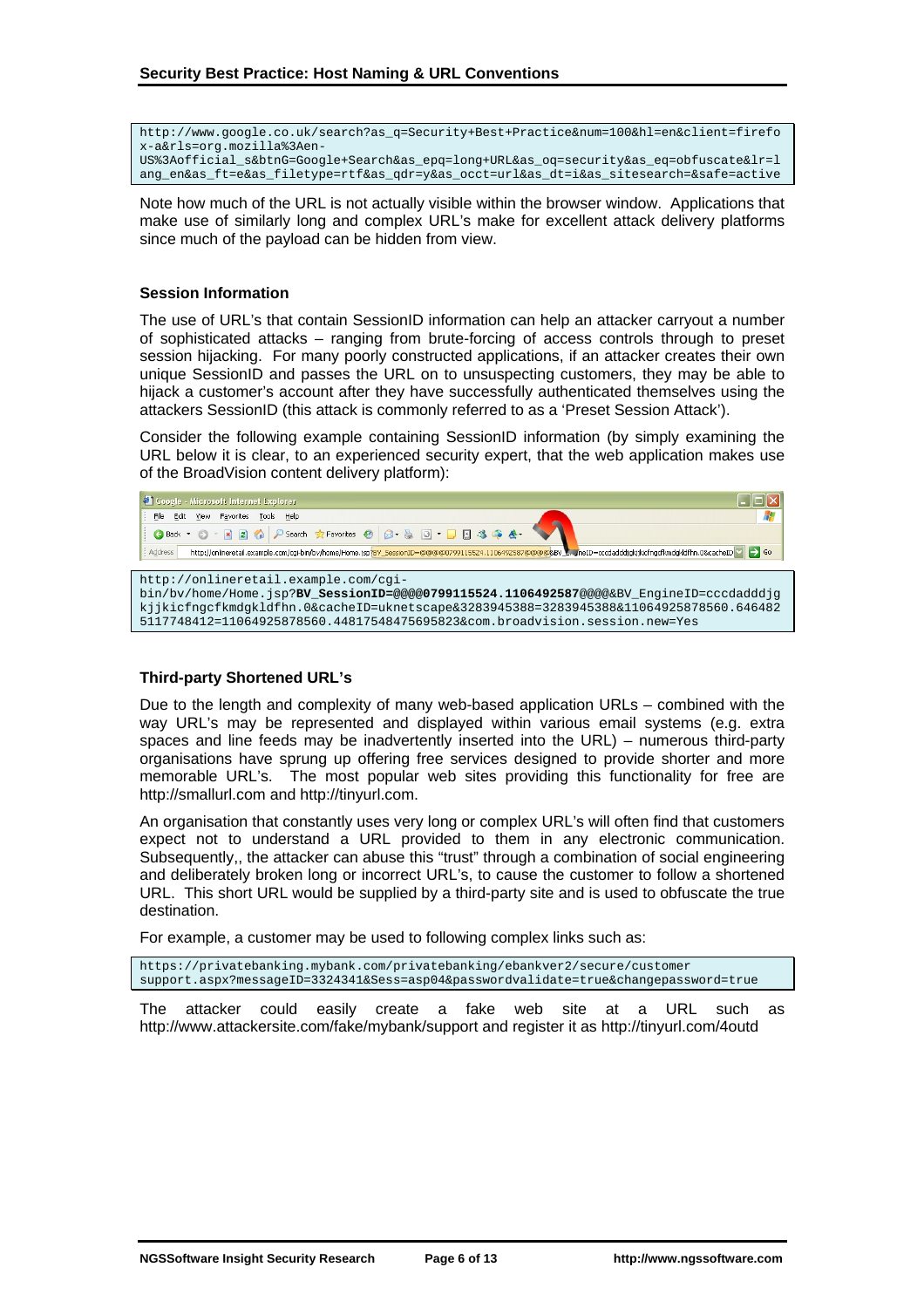# Section 3: **Best Practices**

The secret to protecting against all of the threats and attack vectors explained in the previous section is by adopting a robust and comprehensive defence-in-depth posture. While there are no 'silver bullets' in information security, the inclusion of well thought out and implemented best practices can significantly contribute to an organisations ability to thwart many aspects of these attacks. In many cases, it is often the adoption of the simplest and most basic security best practices that have the greatest impact in helping to secure an organisation and the multiple Internet-based services it offers.

At a fundamental level, the process of keeping host names as simple and recognisable as possible – combined with the use of short URL's for referencing application components – can appreciably contribute to the overall security of an organisation's online service. Customers and clients must be able to tell at a glance exactly which service offering they are connecting to, and have confidence that they are not succumbing to a fraudulent link.

# **3.1. Domain Names and Host Services**

All organisations with an Internet presence will have registered a domain name and are likely to own a number of very similar domain names. For the majority of web-based applications, the selected domain name forms an integral part of the online offering – providing information about the business unit or service being accessed by the customer, or the particular application sub-component being referenced.

Care should be taken when considering how domain names are to be used when delivering host services. Regardless of any particular attack vector, most customers are non-technical and are easily overwhelmed with the long and complex information presented in "follow this link" URLs.

Best practices in domain naming and host service referencing include:

- Use of the same top level domain
- Redirection of regional domains
- Representative service naming
- Use of the simplest and least confusing host name
- Avoiding host numbering

#### **3.1.1. Use the Same Top-Level Domain**

There has been a trend for organisations to register unique domains (or to direct multiple domain permutations on a theme to a single 'approved' new domain) for each new service the organisation creates. The result is an ever increasing menagerie of custom domains and loosely associated URL's which customers are required to trust in order to access new services. Consequently, an attacker who chooses to register and use a similarly sounding or affiliated domain name can easily deceive customers. To prevent this abuse, it is important that customers can always gain access to services (new or existing) through a well known and trusted domain.

Wherever possible, organisations should always use the same top-level domain for all Internet applications. The following table provides some best practice examples.

| Use:                        | Instead of:                   |
|-----------------------------|-------------------------------|
| http://www.mybank.com/ebank | http://www.mybank-ebank.com   |
| http://www.mybank.com/UK    | http://www.mybankuk.com       |
| https://secure.mybank.com   | https://www.secure-mybank.com |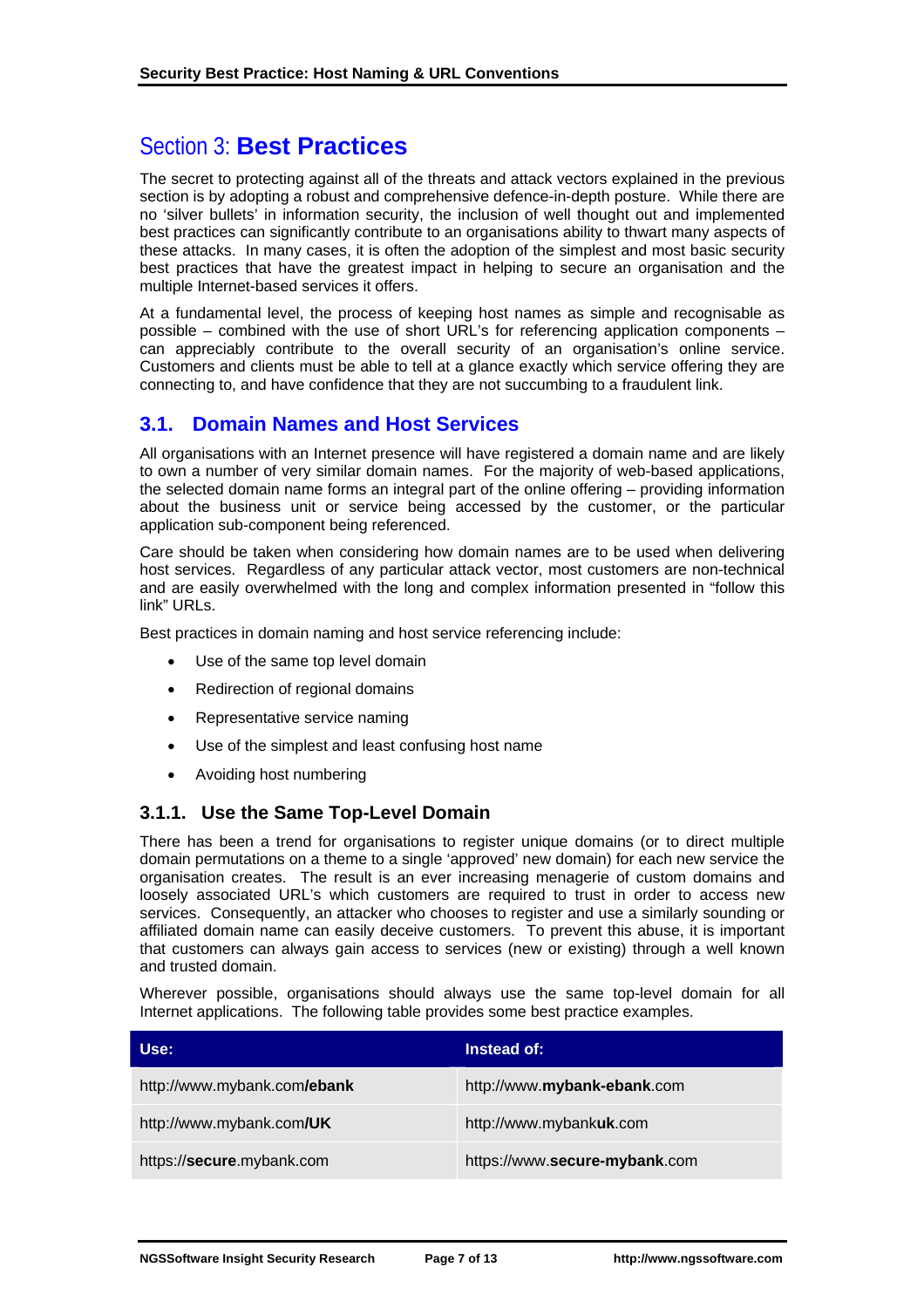## **3.1.2. Redirect Regional Domains**

For organisations with an international presence, or those just wishing to safeguard certain country-specific domains, it is recommended that any registered regional domains are redirected to easily identifiable links from the root domain. In this way customers attempting to access any regional domain (e.g. www.mybank.co.za) would be automatically redirected to a single root domain (e.g. www.mybank.com) which would provide appropriate information or redirection to the country specific customer service. This process not only aids security, but also helps to promote a scalable environment capable of managing global load-balancing.

The following table provides some best practice examples.

| Use:                              | Instead of:                      |
|-----------------------------------|----------------------------------|
| http://www.mybank.com/UK          | http://www.mybank.co.uk          |
| https://secure.mybank.com/AU      | https://www.secure.mybank.com.au |
| http://www.mybank.com/DE/Investor | http://www.mybank-investor.de    |

## **3.1.3. Representative Naming**

It is recommended that host names be representative of the web-based application or service offered to the customer, and that it be clear or easily identifiable. This means that, instead of registering complex domains that include the service and organisations name (e.g. CustomerPlus-mybank.com), the root domain should be used and provide an appropriate URL instead (e.g. www.mybank.com/customerplus).

Additionally, when using secure services (such as SSL-based HTTPS), it is generally recommended that this added protection service be reflected in the host name. For instance, instead of referring to the standard host over HTTPS (e.g. https://www.mybank.com) the organisation should redirect customers to the dedicated secure host (e.g. https://secure.mybank.com). Similarly, double-barrelled domains that reflect additional security mechanisms (e.g. www.secure-mybank.com) should instead be replaced with an appropriate host name which is part of the same root domain (e.g. secure.mybank.com).

The following table provides some best practice examples.

| Use:                         | Instead of:                             |
|------------------------------|-----------------------------------------|
| https://secure.mybank.com    | https://www.mybank.com                  |
| http://invest.mybank.com     | http://www. <b>InvestorAtMyBank.com</b> |
| http://www.mybank.com/invest | http://investment.mybank.com            |

## **3.1.4. Simple URL Paths and Host Names**

To prevent unnecessary confusion for customers or clients, the shortest and least complex combination of host name and URL should be used. Time and effort should be made when building an online web-application to ensure that each customer service can be referenced through a shortened URL. When selecting a host name, ensure that the name reflects the key aspects of the service.

The following table provides some best practice examples.

| Use:                               | Instead of:                               |
|------------------------------------|-------------------------------------------|
| https://secure.mybank.com/investor | https://www.mybank.com/secureinvestor     |
| http://news.mybank.com/UK          | http://www.mybank.co.uk/onlinebanking/cha |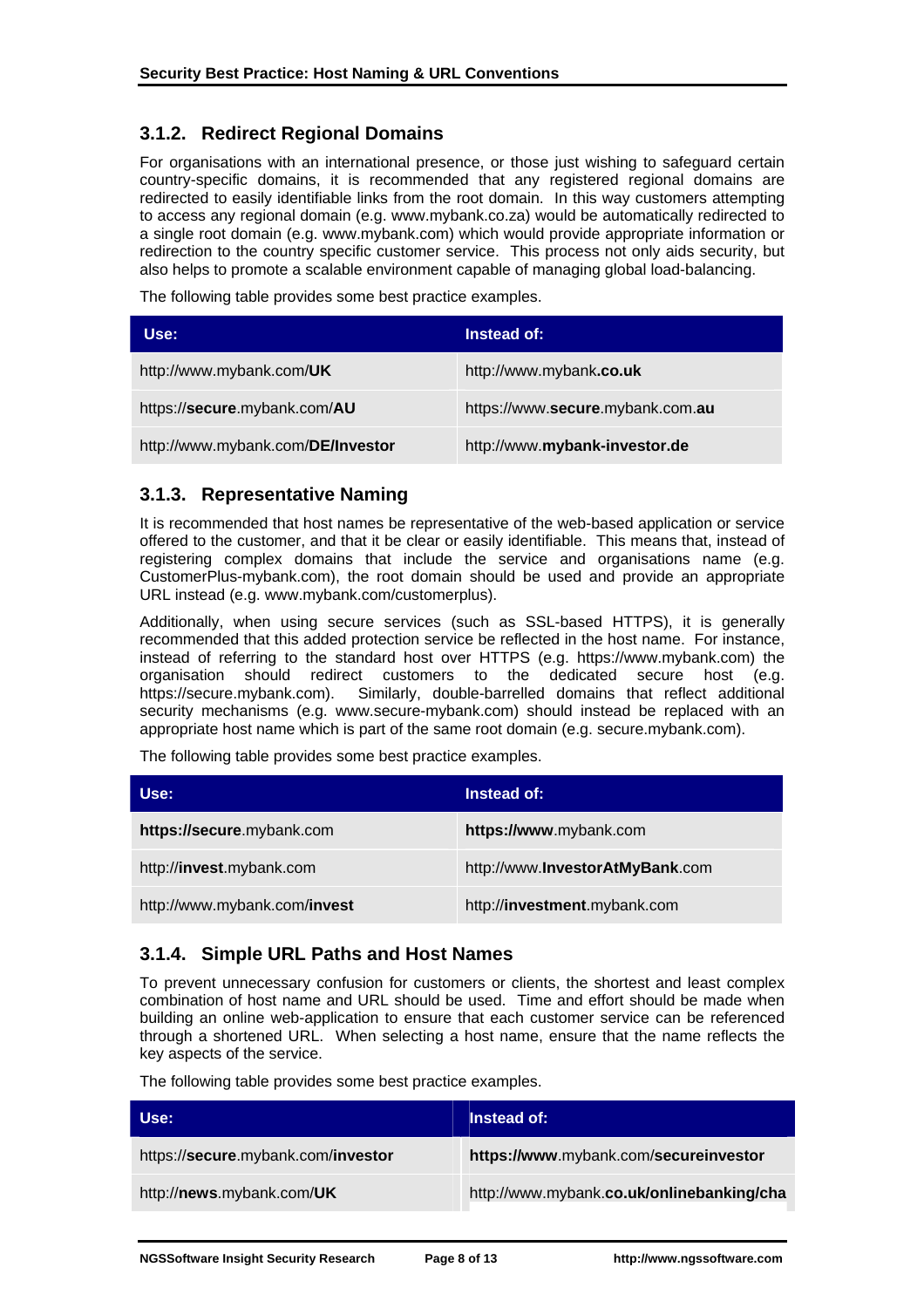|                                       | nges/news                                             |
|---------------------------------------|-------------------------------------------------------|
| https://secure.mybank.com/ZA/personal | https://personal.mybankinvestor.co.za/sec<br>urelogin |

## **3.1.5. Avoid Host Numbering**

Organisations should use an appropriate mix of address translation and load-balancing technologies to prevent sequentially numbered hosts being visible on the Internet. Failure to do so will not only cause confusion to customers, but also aid potential attackers in their discovery of additional insecure hosts that could be individually targeted for later abuse.

The following table provides a best practice example.

| <b>Use:</b>           | <b>Instead of:</b>     |
|-----------------------|------------------------|
| http://www.mybank.com | http://www3.mybank.com |

# **3.2. URL Referencing**

Linked closely with domain names and host services, the URL's used within a web-based application must similarly be handled with care. To defend against many of the most malicious application-focused threats, organisations must review how URL's are used to navigate and access application functionality. Through a careful combination of application design and use of appropriate host naming conventions, URL complexity can be markedly reduced – thereby reducing the window of opportunity for an attacker.

Best security practices in URL referencing for web-based applications include:

- Keeping URLs as small as possible
- Never placing session information in a URL
- Removing application query variables from the URL

## **3.2.1. Small URL's are Best**

Long URL's introduce unnecessary complexity to a customer's experience of the webapplication as well as introducing numerous vectors for attack (of both the client and server). While traditional development techniques have made extensive use of the HTTP GET request, all this functionality can be easily migrated to HTTP POST requests instead. In addition to reducing the complexity of the URL's presented to the customer, this modification makes it more difficult for attackers to conduct certain attacks (such as Phishing, cross-site scripting and SQL injection).

Organisations should only use URL's to direct customers to key application components or services – ideally binding all environment details to their unique SessionID (e.g. customer identity, application preferences, etc.). All other details and data submissions can be handled through the use of HTTP POST requests through HTML forms. A combination of HTML forms and client-side scripting can enable any possible request that would traditionally be managed through HTTP GET requests alone.

With foresight, it is possible to develop applications that make use of short and very simple URL's. An advantage to this process is that the URL's become more memorable to the customer – consequently becoming easily transportable between systems, and easy for the customer to detect any obfuscated attacks. Application developers should strive to remove any reliance on individual page references, and instead use a well designed and implemented session management solution.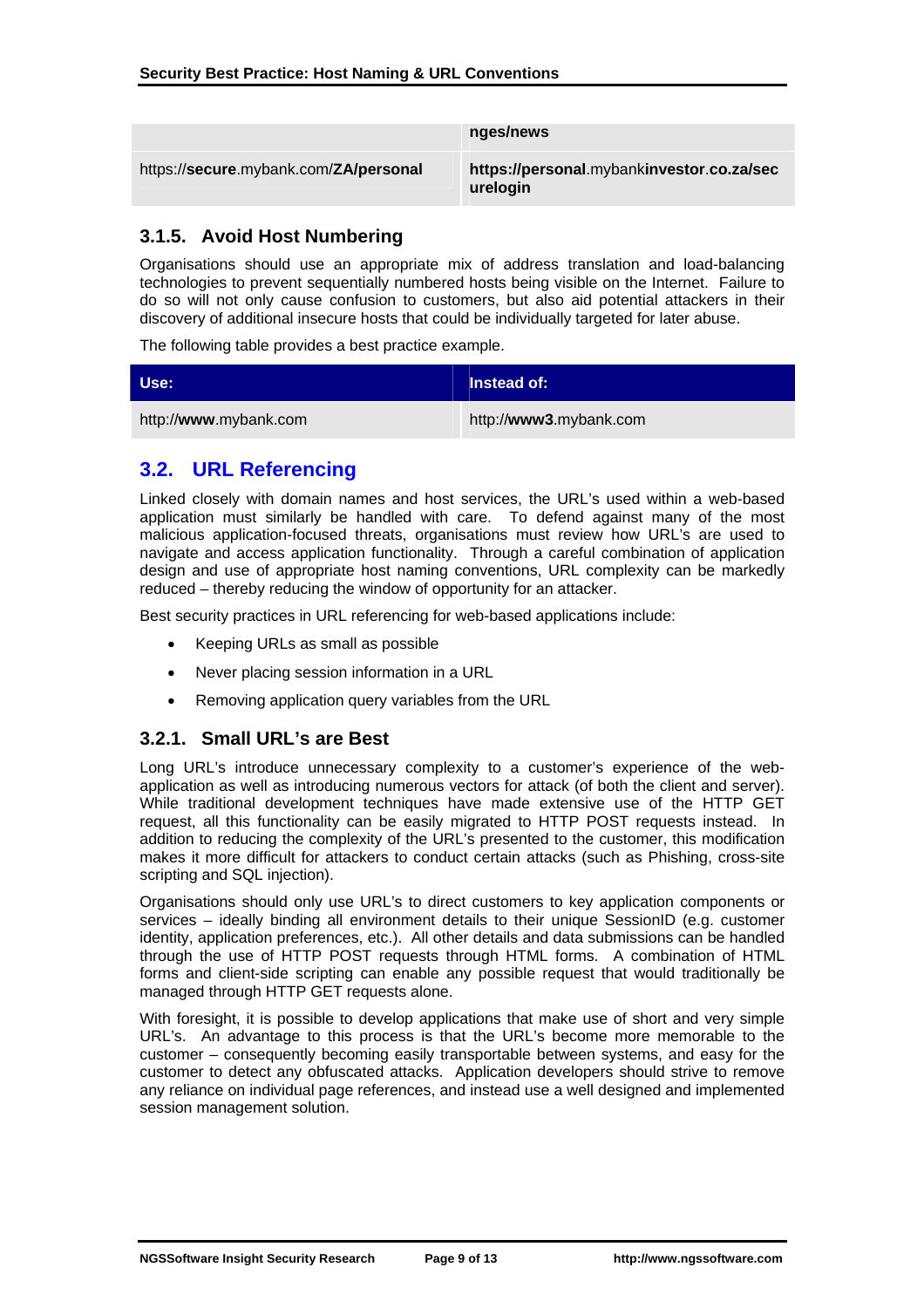The following table provides some best practice examples.

| Use:                                                                                                                                                   | Instead of:                                                                                                                  |
|--------------------------------------------------------------------------------------------------------------------------------------------------------|------------------------------------------------------------------------------------------------------------------------------|
| http://www.mybank.com/ <b>paybills</b>                                                                                                                 | http://www.mybank.com/ebanking/customer<br>portal/transactions/paybill/payment.aspx?<br>country=UK&account=667996302pay=true |
| https://secure.mybank.com/transfers                                                                                                                    | https://secure.mybank.com/transfers.html                                                                                     |
| http://www.mybank.com/joining<br>and track progress using HTTP POST<br>variables which stage of the account creation<br>process the customer is up to. | http://www.mybank.com/ebanking/accountcr<br>eation/join.aspx?currentpage=3<br>followed by                                    |
|                                                                                                                                                        | http://www.mybank.com/ebanking/accountcr<br>eation/join.aspx?currentpage=4                                                   |

Developers should ensure that the application is configured in such a way that it is not possible for an attacker to successfully submit HTTP POST data through an alternative carefully designed URL.

However, it is important to note that the use of HTTP POST by itself does not provide a robust security mechanism for protection against all types of data manipulation – but it does provide some protection against the threats previously discussed. Through the use of personal proxies and other hacking tools, an attacker can easily manipulate data sent via the POST method.

#### **3.2.2. Remove Session Information from URL's**

Session information must never be stored or referenced directly through the applications URL. Instead, application developers must use session cookies (i.e. cookies which are temporarily recorded in the client browsers dynamic memory and are automatically purged when the browser is closed) to temporarily store SessionID information and use them instead for access control or application tracking.

If application SessionID's must be passed to the application (or associated/affiliated sites) it can be achieved through a combination of client-side scripting and the HTTP POST command.

For example, instead of using the following HTTP GET request:

```
http://www.mybank.com/ebanking/transfers/doit.aspx?funds=34000&agent=kelly02&sessionid
=898939289834
```
Application developers should use the more secure and robust HTTP POST method to make application requests. For example, the code behind the customer's page request may look like:

```
<FORM METHOD=POST ACTION="ebanking/transfers/doit.aspx"> 
<INPUT TYPE="hidden" NAME="funds" VALUE="34000"> 
<INPUT TYPE="hidden" NAME="agent" VALUE="kelly02"> 
<INPUT TYPE="submit" NAME="Transfer">
```
Which could result in the following HTTP POST from the client browser:

```
POST /ebanking/transfers/doit.aspx HTTP/1.1 
Referer: http://www.mybank.com/ebanking/transfers/balance 
Accept-Language: en-gb 
Content-Type: application/x-www-form-urlencoded 
Proxy-Connection: Keep-Alive 
User-Agent: Mozilla/4.0 (compatible; MSIE 6.0; Windows NT 5.1) 
Host: www.mybank.com 
Content-Length: 46 
Pragma: no-cache 
Cookie: sessionid=898939289834
```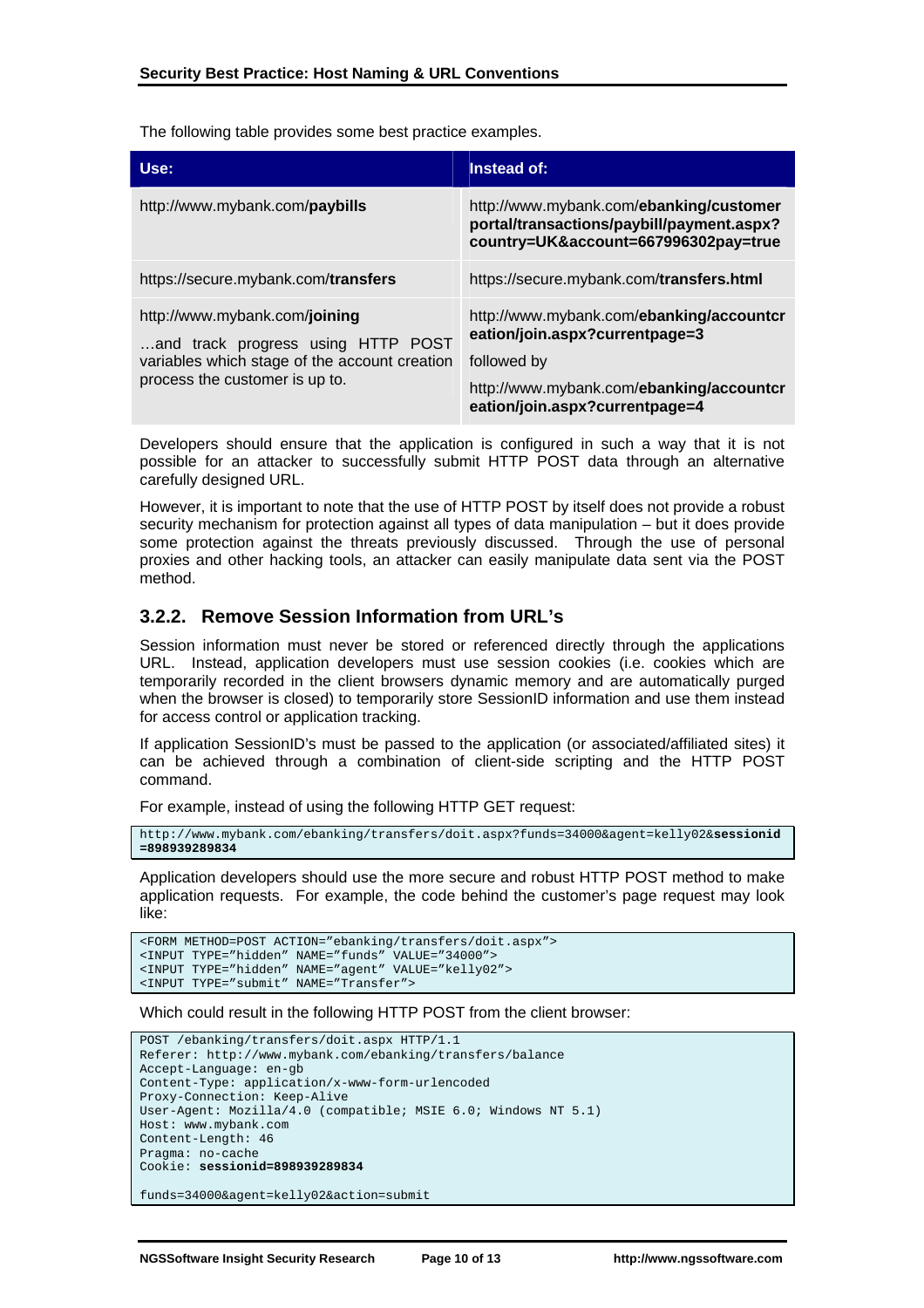#### **Background on Cookies**

Each time a client web browser accesses content from a particular domain or URL, if a cookie exists, the client browser is expected to submit any relevant cookie information as part of the HTTP request. Thus cookies can be used to preserve knowledge of the client browser across many pages and over periods of time. Cookies can be constructed to contain expiry information and may last beyond a single interactive session. Such cookies are referred to as "persistent cookies", and are stored on the client browsers hard-drive in a location defined by the particular browser or operating system. Omitting expiration information from a cookie, the client browser is expected to store the cookie in memory only. These "session cookies" should be erased when the browser is closed.

For example, within the plain text of the HTTPS server response:

Set-Cookie: sessionID="IE60012219"; path="/"; domain="www.example.com"; expires="1999- 06-01 00:00:00GMT"; version=0; secure

#### **3.2.3. Remove Application Variables from URL's**

As part of keeping application URL's as short and memorable as possible, organisations must ensure that application variables are not visible from within the URL. As a minimum, all application variables should be handled through hidden HTML form submissions. Ideally, all application variables should be stored at the server-side and associated with the unique SessionID allocated to the logged in customer.

## **3.3. Serial Host Naming**

Many organisations adopt the use of serial naming procedures for individual host servers. In most cases, access to these servers is through a single well known host name which uses some kind of load balancing or round-robin allocation of traffic to direct customer requests to each individual host.

For example, responding to the well known name www.myretailer.com there could be 3 individual hosts called www1.myretailer.com, www3.myretailer.com and www5.myretailer.com.

Problems with the adoption of a serial host naming convention lie with the probability that attackers will cycle through individual host names in order to discover forgotten or insecure hosts. Frequently, while an organisation may have many load-balanced hosts typically available through a well known host name or URL, some of these hosts may not be configured as well as the others. An attacker may use the individual hosts name to connect directly to the server – and attempt to compromise its weaknesses.

If a serial host naming convention has been implemented by the organisation, it is a trivial task for the attacker to cycle through probable host names and potentially uncover hosts that may have been removed from service previously (i.e. available through the main URL). As such, organisations should not use a host naming policy that makes it easy for an attacker to discover non-public servers.

For example, an attacker notices that there are two public servers called Earth.myretailer.com and Saturn.myretailer.com. It does not take a genius to try other planet names and uncover additional (non-public) hosts. Similarly, the use of the seven-dwarfs, countries, cartoon characters, super heroes, car manufacturers, colours and diseases etc. should not be encouraged.

A three phased defensive practice is recommended:

- 1. Do not use sequential or closely related host names. Instead apply individual unrelated names to hosts.
- 2. Do not provide Internet accessible forward or reverse DNS entries for hosts that do not actually require named access over the Internet. Access to these hosts can be governed through appropriate load balancing technologies and address translation.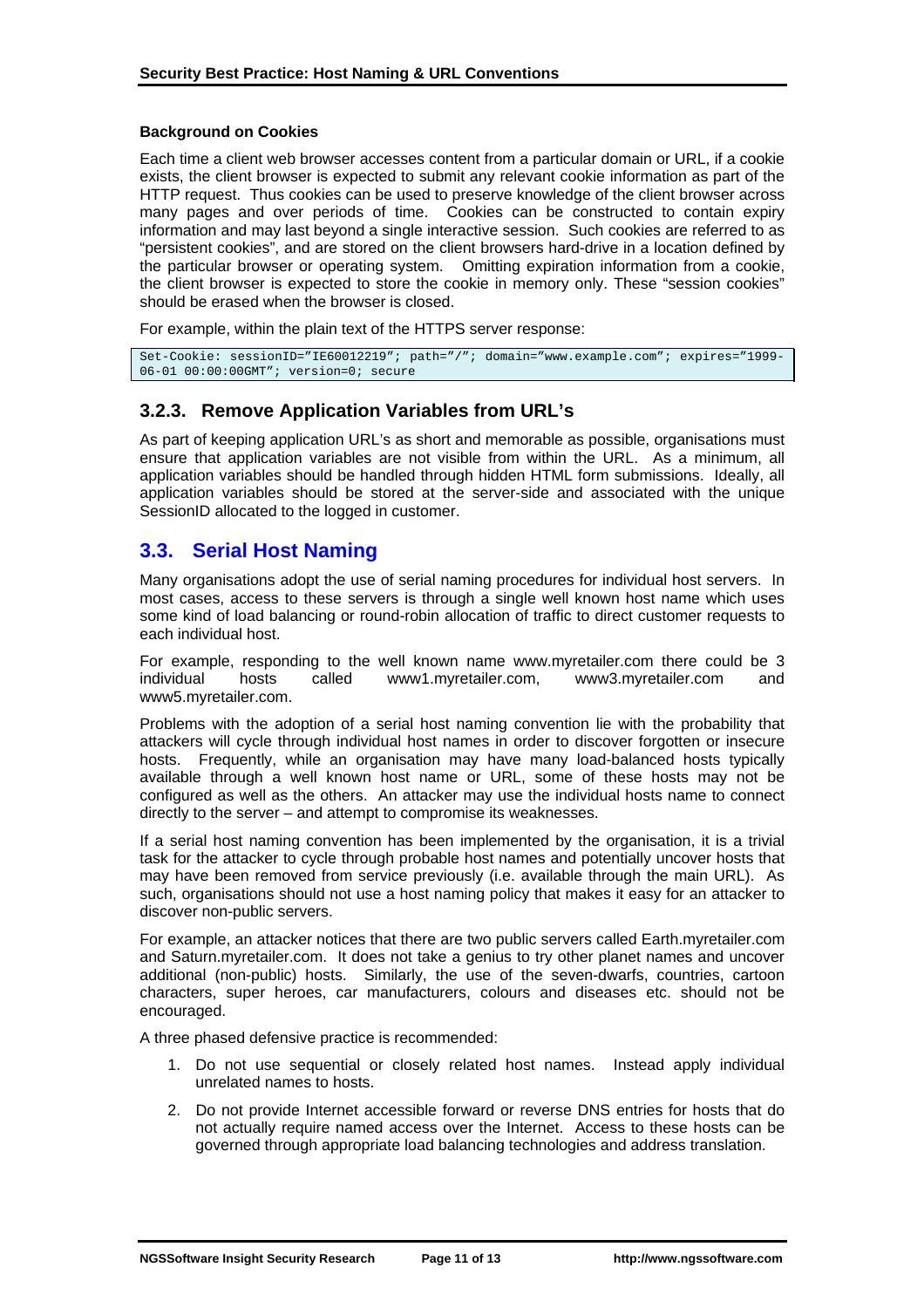3. Manage the authoritative DNS servers correctly to ensure that only authorised hosts appear within the public DNS entries and that the DNS server itself is correctly configured to disallow zone transfers.

# **3.4. Domain Registration Monitoring**

There are a number of commercial services available that help organisations monitor top level domains and alert when potentially threatening new domains are registered. Similarly, alerting services exist that will observe popular hacking chat rooms and posting forums for discussions on phishing and other spoofing scams.

It is strongly recommended that organisations either subscribe to third-party agencies that provide these services or develop an internal process that reviews newly registered domain names on a daily basis.